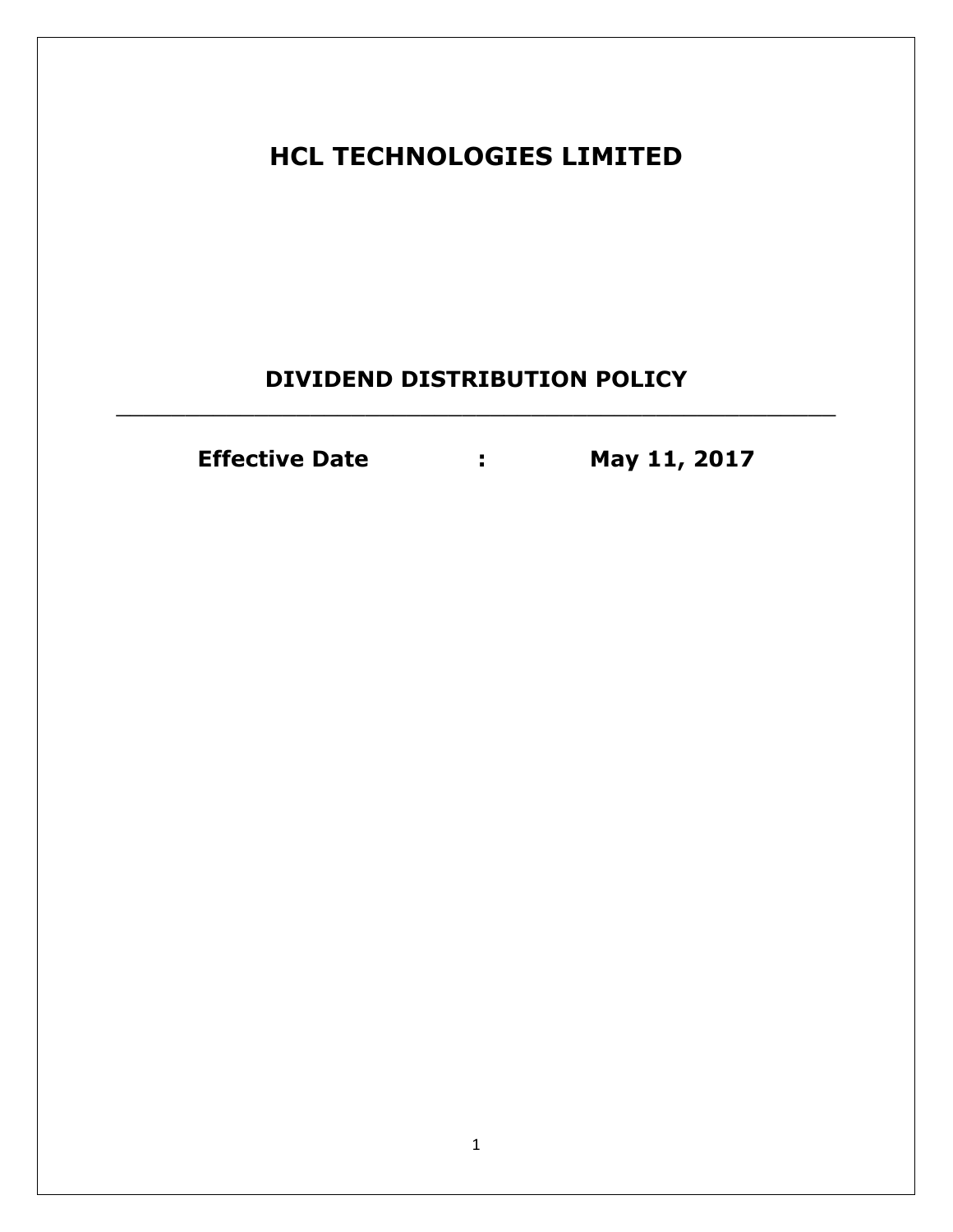# **REVISION HISTORY**

| <b>Version</b> | <b>Description</b>                                | <b>Effective Date</b> | <b>Approved By</b>                                                                  |
|----------------|---------------------------------------------------|-----------------------|-------------------------------------------------------------------------------------|
| 1.0            | <b>HCL Dividend</b><br><b>Distribution Policy</b> | May 11, 2017          | <b>The Board of</b><br><b>Directors in its</b><br>meeting held on<br>May 9-11, 2017 |
|                |                                                   |                       |                                                                                     |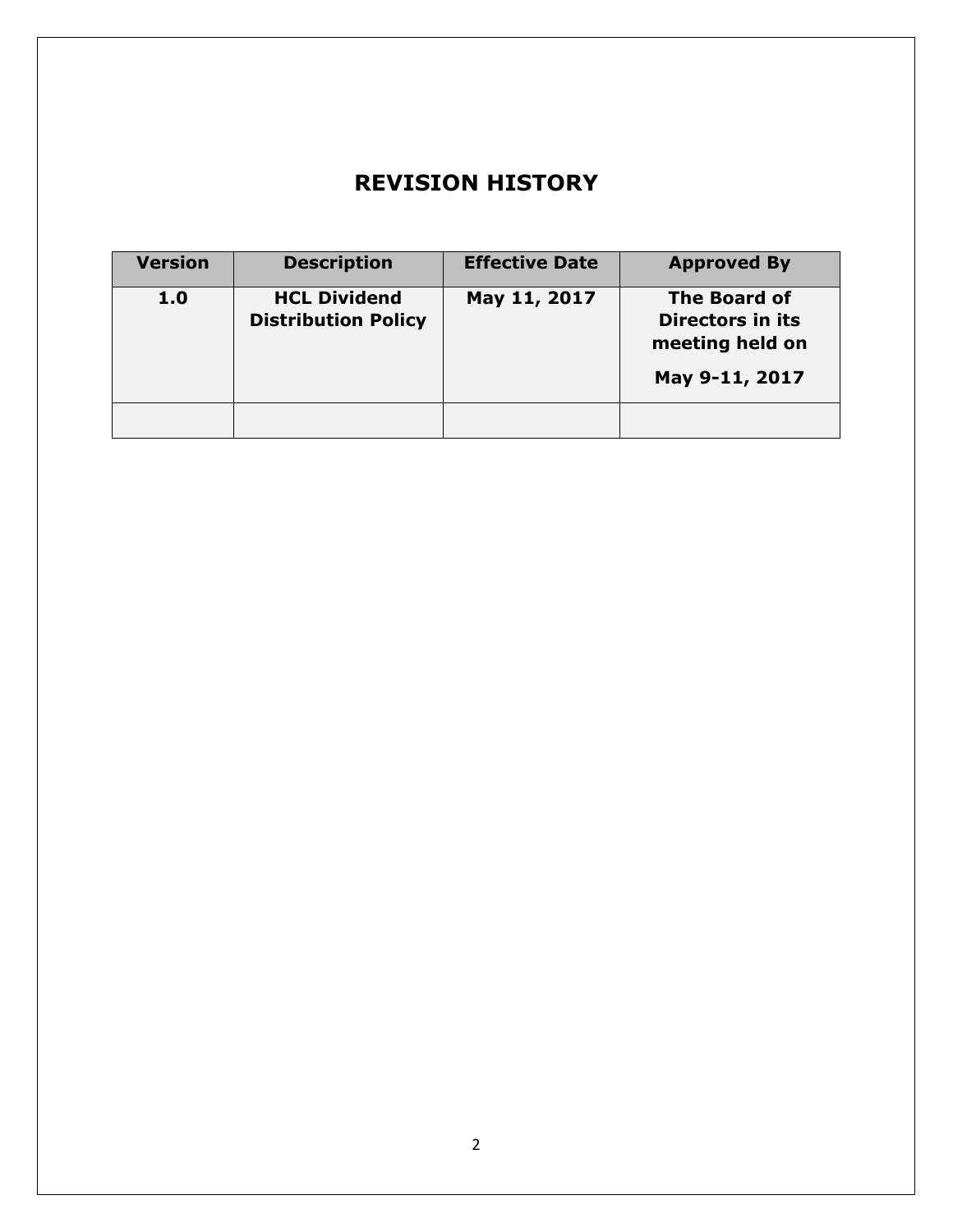#### **1. Preface**

The Board of Directors (the "**Board**") of HCL Technologies Limited (the "**Company**") has adopted the 'Dividend Distribution Policy' (the "**Policy**") of the Company with regard to the determination of criteria to be considered by the Board before recommending the final dividend to the shareholders and/or declaring the interim dividend by the Board. The Policy is framed under the Securities and Exchange Board of India (Listing Obligations and Disclosure Requirements) Regulations, 2015 (the "**Listing Regulations**").

## **2. Background and Applicability**

The Securities and Exchange Board of India ("**SEBI**") vide its Notification dated July 08, 2016 has amended the Listing Regulations by inserting Regulation 43A in order to make it mandatory to have a Dividend Distribution Policy in place by the top five hundred listed companies based on their market capitalization calculated as on the  $31<sup>st</sup>$  day of March of every year.

The Company being one of the top five hundred listed companies as per the criteria mentioned above, has approved and adopted this Policy at the meeting of its Board of Directors held on May 9-11, 2017, being the effective date of the Policy.

#### **3. Purpose, Objectives and Scope**

The Policy sets out the circumstances and different factors for consideration by the Board at the time of taking decisions of distribution of dividend or of retention of profits, in the interest of providing transparency to the shareholders. The Policy also aims to ensure the right balance between the quantum of dividend paid and the amount of profits retained in the business for various purposes.

The Policy is not an alternative to the decision of the Board for recommending/ declaring dividend, which takes into consideration all the relevant circumstances enumerated hereunder or other factors as may be decided by the Board.

The Policy reflects the intent of the Company to reward its shareholders by sharing a portion of its profits after retaining sufficient funds for growth of the Company. The Company shall pursue this Policy, to pay, subject to the circumstances and factors enlisted herein, dividend, which shall be consistent with the performance of the Company over the years.

#### **4. Factors to be considered before recommending dividend**

The Board will consider the following factors before recommending dividend to the shareholders of the Company: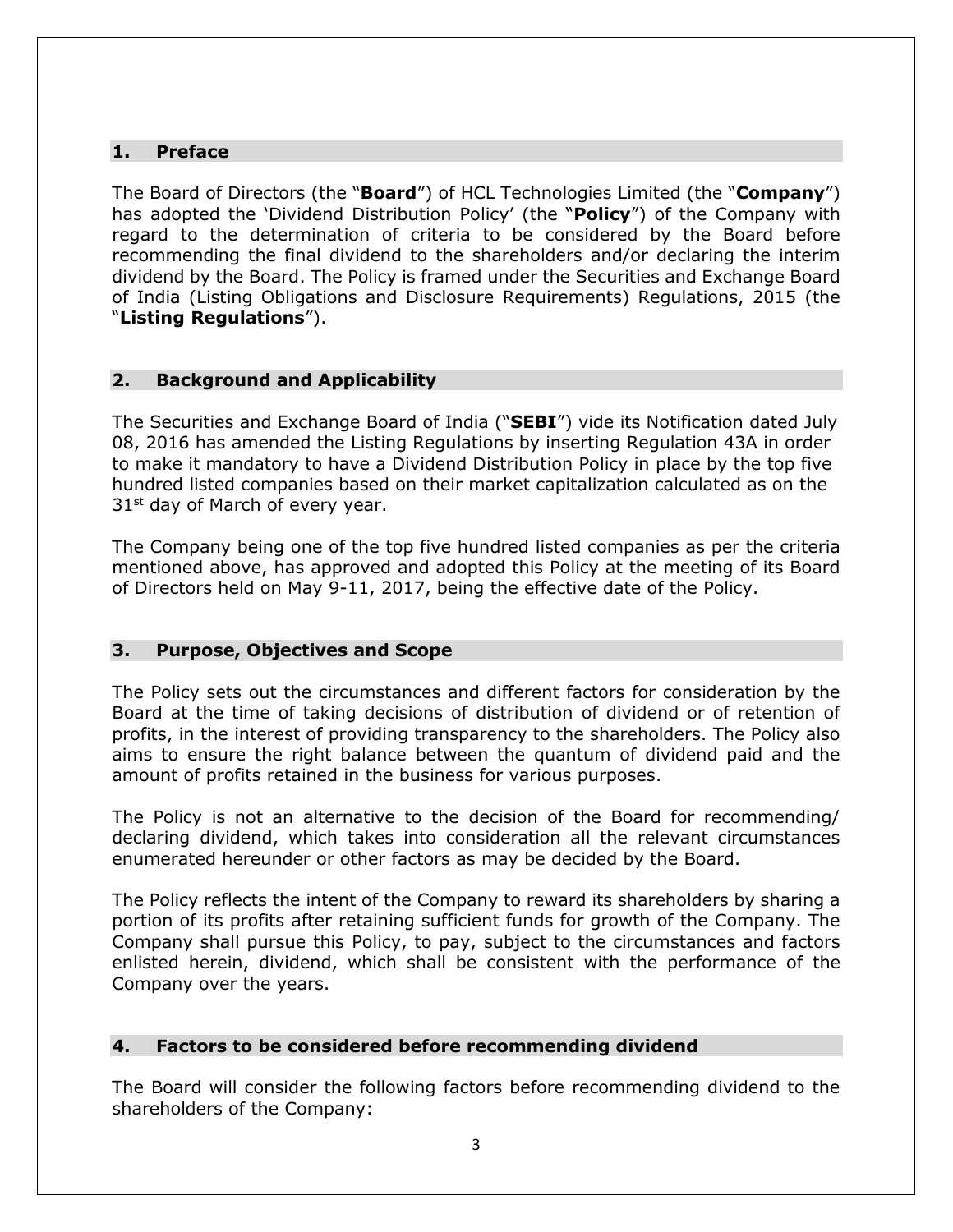## **A. Financial / Internal Factors**

- 1. Financial performanceof the Company for the year for which dividend is recommended, including the free cash flow generated and the cash flow position;
- 2. Any interim dividend paid;
- 3. Accumulated reserves;
- 4. Dividend payout trends (the dividend payout ratio will be calculated as a percentage of dividend (including dividend tax) recommended for the year to the net profit for that year);
- 5. Financial requirements of the Company such as capital expenditure, working capital or other requirements;
- 6. Business expansion and growth including acquisitions, mergers/demergers;
- 7. Investments in subsidiaries/associates of the Company;
- 8. Tax implications if any, on distribution of dividends;
- 9. Cost of raising funds from alternate sources of capital;
- 10. Likelihood of crystallization of contingent liabilities, if any;
- 11. Such other factors and/or material events which the Board may consider.

#### **B. External Factors**

- 1. Macro-economic environment;
- 2. Industry outlook;
- 3. Shareholders' expectations;
- 4. Capital markets;
- 5. Cost of external financing;
- 6. Government policies, industry specific rulings & regulatory provisions; including policies adopted by the countries where the Company conducts its business or gets its business from;
- 7. Prevailing legal requirements, regulatory conditions or restrictions laid down under the applicable laws including tax laws;
- 8. Dividend pay-out ratios of companies in the same industry.

#### **5. Dividend Eligibility**

The Company has only one class of equity shareholders and does not have any issued preference share capital. Therefore, dividend declared will be distributed among all the shareholders, based on their shareholding on the record date.

#### **6. Circumstances under which shareholders may or may not expect Dividend**

The shareholders of the Company may not expect dividend in the following circumstances, subject to the discretion of the Board: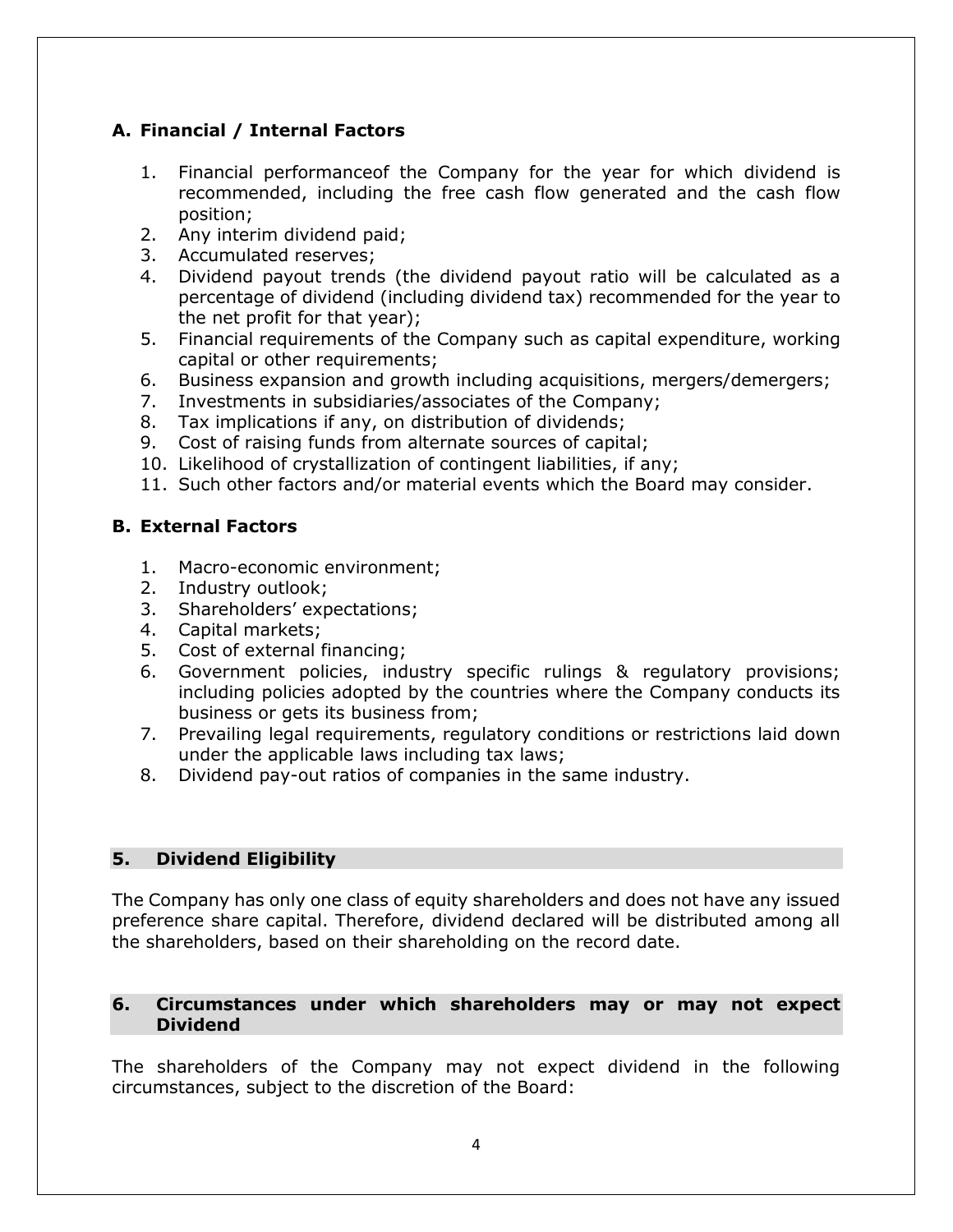- 1. Proposed expansion plans requiring higher capital allocation;
- 2. Decision to undertake any acquisition(s), amalgamation(s), merger(s), joint venture(s), etc. which requires significant capital outflow;
- 3. Requirement of higher working capital for the purpose of business of the Company;
- 4. Utilization of surplus cash generated during the financial year in entirety for alternative forms of distribution such as buy-back of securities; or
- 5. In the event of loss or inadequacy of profit.

#### **7. Utilization of Retained Earnings**

The retained earnings of the Company may be used in any of the following ways:

- 1. Capital expenditure for working capital;
- 2. Organic and/or inorganic growth;
- 3. Investment in new business(es) and/or additional investment in existing business(es);
- 4. Declaration of dividend;
- 5. Capitalization;
- 6. Buy back of shares;
- 7. General corporate purposes, including contingencies;
- 8. Correcting the capital structure;
- 9. Such other criteria's as the Board may deem fit from time to time; or
- 10. Any other usage as permitted under applicable laws / regulations.

The Company would utilise the retained earnings of the Company in a manner which is beneficial to the interest of the Company and its stakeholders.

#### **8. Parameters with regard to various classes of shares**

Presently, the share capital of the Company comprises of equity shares only. In the absence of any other class of shares, the entire distributable profit for the purpose of declaration of dividend is considered for the equity shareholders.

The Policy shall be suitably revisited at the time of issue of any new class of shares depending upon the nature and guidelines thereof.

#### **9. Types of Dividend**

The Companies Act, 2013 deals with two types of dividend – Interim and Final.

#### **A. Interim Dividend:**